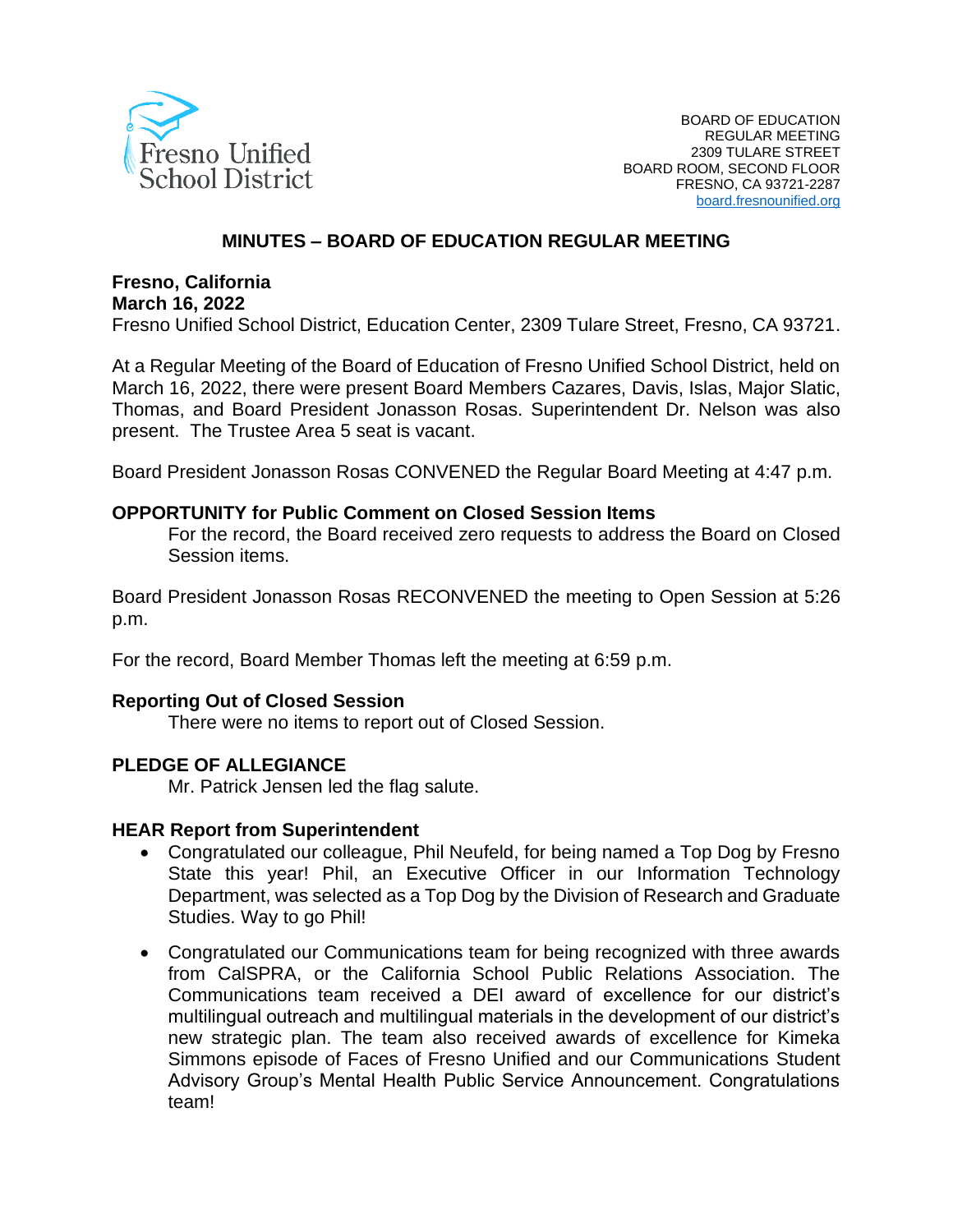## **HEAR Report from Superintendent - continued**

- Reminded folks, this week begins early voting for the special election for Trustee Area 5, the Fresno High Region. Voters in the Fresno High Trustee voting area can vote in person at the Fresno County Clerk's Office or should be receiving their ballot by mail by April 5. We encourage all who are eligible to vote!
- Shared, on Monday's buy back day our team will hold a Substitute Symposium! Certificated substitutes who join for the full day, 9am-4pm, will be compensated for the professional learning day. Register this week on iAchieve and reach out to Edith Navarro with any questions.
- Reminded students, families, and staff please make sure to complete your Climate and Culture survey by the end of this week! Our spring Climate and Culture survey is an opportunity for you and your student to tell us about your experiences with their school and how we can better support your student's learning. Promoting a positive school climate is central to our district's vision of success for each student. The data we collect will help our schools to take action toward improving student outcomes and ensure that your child feels connected to their school. For more information, check your email, or contact your child's school directly. Additionally, you may visit our district and school websites for more information, including videos on "Family Voice Matters" and a "How-To" walkthrough of the survey experience.
- Shared information for all sophomores, juniors, and seniors. The Teacher Academy Summer Program is looking for students who want to explore the teaching profession during a paid internship opportunity. Students will engage in professional learning about teaching practices and gain experience in PreK through grade six classrooms during the summer. High school graduates who meet the requirements may be eligible to apply for a paraprofessional position with the district! Applications are due by Friday, so head over to the College and Career webpage or talk to your counselor about how to apply.
- Shared this past weekend, Fresno High hosted The Girl Build Competition as part of the Fresno Unified effort to encourage more female students to pursue careers in construction-related fields. Special thanks to Kei Shabazz and the entire Career Technical Education team for making this happen for our students! Providing these real-world and hands-on learning experiences for our students is crucial!

# **OPPORTUNITY for Public Comment on Consent Agenda Items**

For the record, the Board received zero requests to address the Board on the Consent Agenda.

On a motion by Board Member Thomas, seconded by Board Member Major Slatic, the Consent Agenda, with the exception of Agenda Items A-5, A-8, and A-11, which were pulled for further discussion, was approved by a roll call vote of 6-0-0- 0, as follows: AYES: Board Members: Cazares, Davis, Islas, Major Slatic, Thomas, and President Jonasson Rosas. The Trustee Area 5 seat is vacant.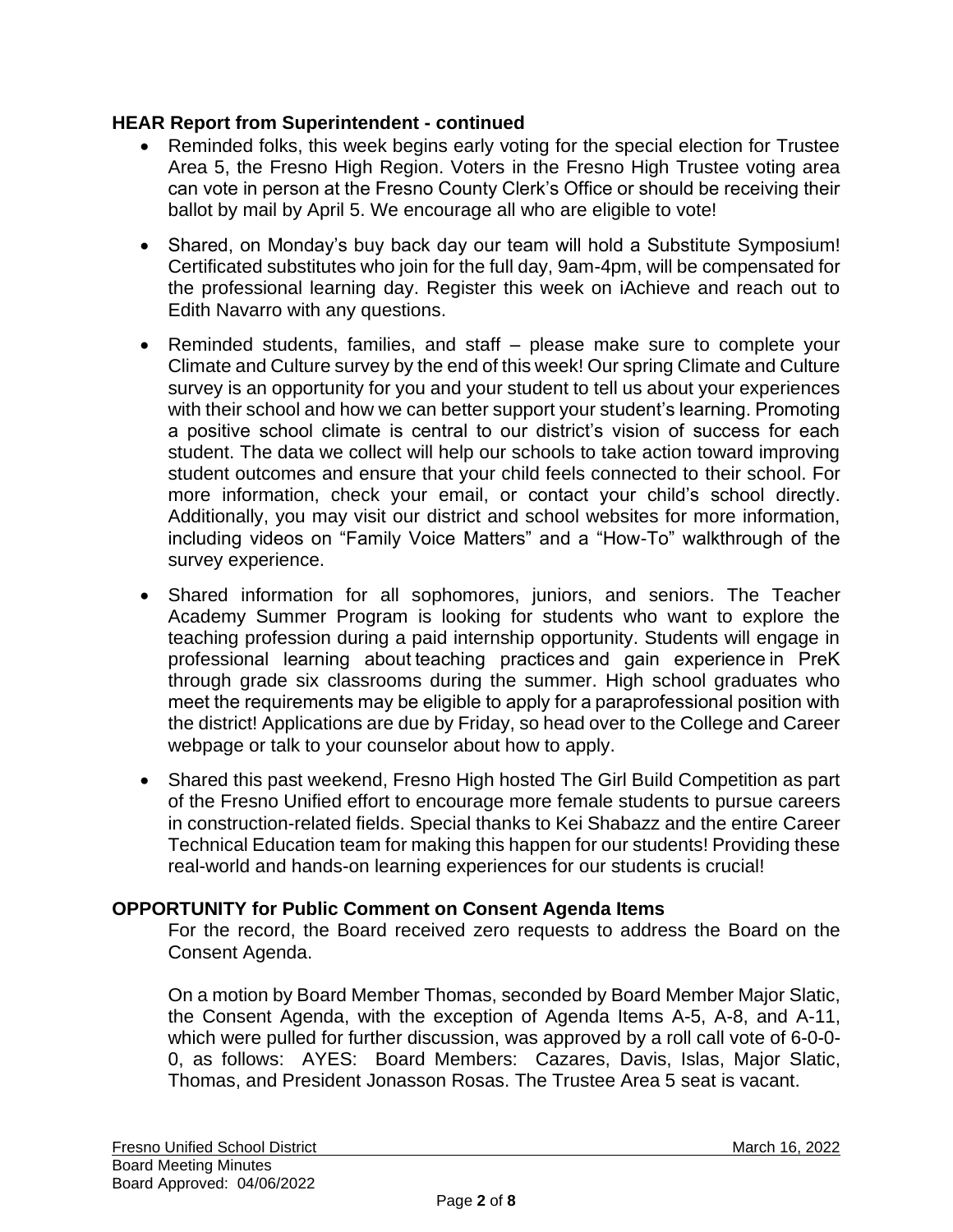**ALL CONSENT AGENDA** items are considered routine by the Board of Education and will be enacted by one motion. There will be no separate discussion of items unless a Board member so requests, in which event, the item(s) will be considered following approval of the Consent Agenda. Pulled Consent Agenda Items will be considered for approval after the Conference/Discussion Agenda.

# **A. CONSENT AGENDA**

- **A-1, APPROVE Personnel List APPROVED as recommended.**
- **A-2, ADOPT Findings of Fact and Recommendations of District Administrative Board ADOPTED as recommended**, the Findings of Fact and Recommendations of District Administrative Panels.
- **A-3, APPROVE Minutes from Prior Meeting APPROVED as recommended**, the draft minutes for the March 09, 2022 Regular Board meeting.
- **A-4, ADOPT Resolution Proclaiming April 2022 as Remembrance of the Existence of the Armenian Genocide Month ADOPTED as recommended**, a resolution proclaiming the month of April 2022 as Remembrance of the Existence of the Armenian Genocide.
- **A-5, ADOPT Resolution Proclaiming April 2022 as School Library Month ADOPTED as recommended**, a resolution proclaiming April 2022 as School Library Month.

For the record, Board Members had comments/questions pertaining to Agenda Item A-5. A summary is as follows: Expressed appreciation for school libraries. Commented that not all schools have libraries and asked staff to assess.

On a motion by Board Member Davis, seconded by Board Member Cazares, Agenda item A-5 was adopted by a vote of 5-0-0-1, as follows: AYES: Board Members: Cazares, Davis, Islas, Major Slatic, and Board President Jonasson Rosas. ABSENT: Board Member Thomas. The Trustee Area 5 seat is vacant.

- **A-6, ADOPT Variable Term Waiver for Bilingual Cross-Cultural, Language and Development Authorization ADOPTED as recommended**, a Variable Term Waiver for Bilingual Cross-Cultural, Language and Development (BCLAD) Authorization for the 2021/22 school year.
- **A-7, ADOPT Variable Term Waiver for Career Technical Education Credential Holders**

**ADOPTED as recommended**, a Variable Term Waiver for Career Technical Education (CTE) Credential holders.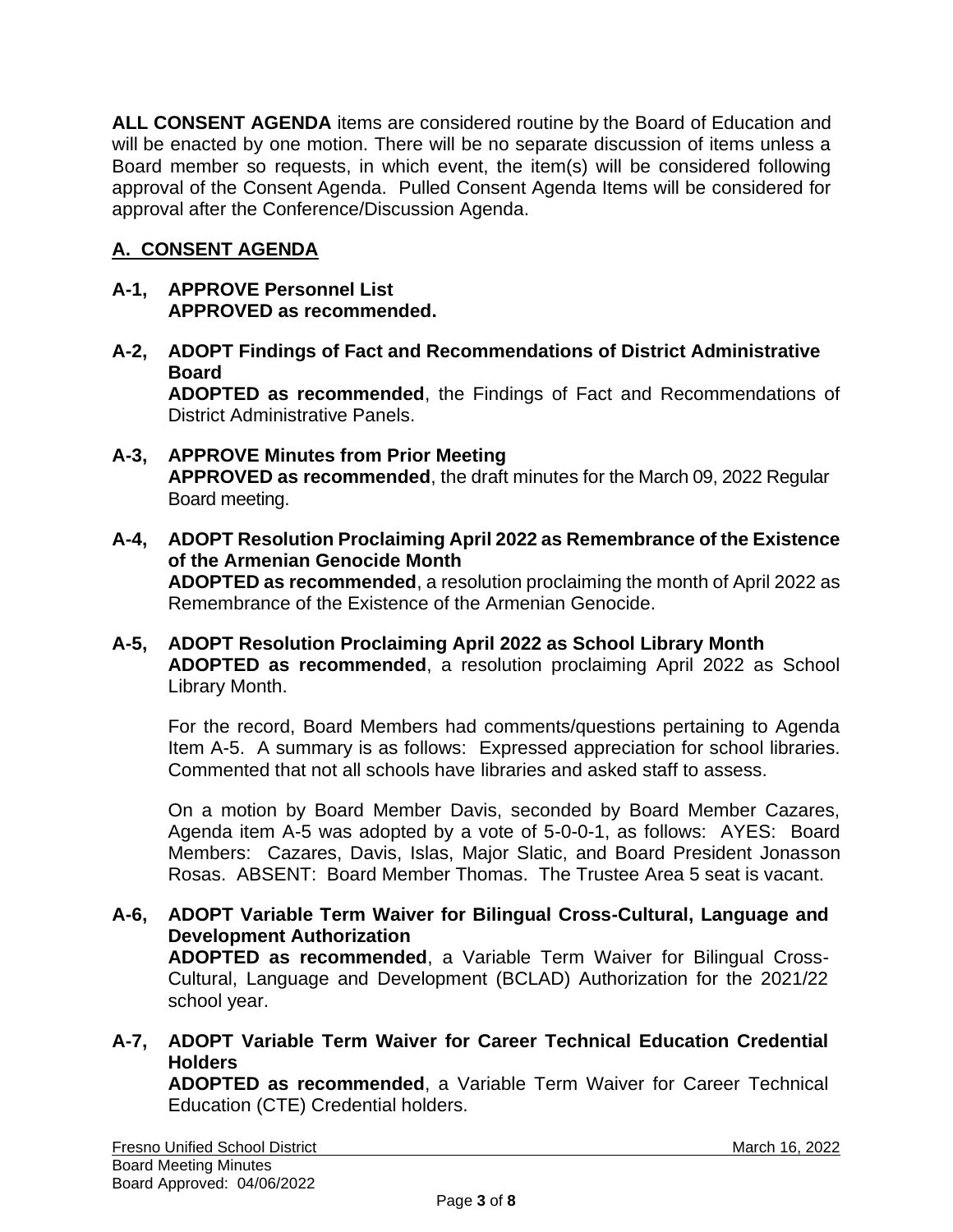# **A. CONSENT AGENDA – continued**

# **A-8, APPROVE Provisional Internship Permits**

**APPROVED as recommended**, Provisional Internship Permit (PIP) recommendations to rehire or hire upon Board approval.

For the record, Agenda Item A-8, Approve Provisional Internship Permits was pulled for discussion by Board Member Thomas; as Board Member Thomas left the meeting at 6:59 p.m. the item went directly to a vote.

On a motion by Board Member Davis, seconded by Board Member Islas, Agenda Item A-8 was approved by a vote of 5-0-0-1 as follows: AYES: Board Members: Cazares, Davis, Islas, Major Slatic, and Board President Jonasson Rosas. ABSENT: Board Member Thomas. The Trustee Area 5 seat is vacant.

**A-9, ADOPT Resolution 21-36, Requesting an Exemption Renewal from the Education Code Definition of "School Building" for a Tutoring Center through the African American Academic Acceleration Program ADOPTED as recommended**, Resolution 21-36, and Exemption Request Form, State Allocation Board (SAB) 406 to request an exemption renewal from the definition of a "school building" for the Bethesda Apostolic Church buildings, located at 3723 E. Dakota Avenue in Fresno, for use as a Suspension Tutoring Center by the Office of African American Academic Acceleration.

# **A-10, APPROVE Property, Liability, and Cyber Insurance for 2022/23**

**APPROVED as recommended**, a summary of quotations received from the district's insurance broker, Marsh & McLennan Agency, for the district's various forms of coverage.

#### **A-11, APPROVE Proposed Revisions for Board Policies**

**APPROVED as recommended**, proposed revisions for eight (8) Board Policies BP 1312.3 Uniform Complaint Procedures; BP 5111 Admission; BP 5125 Student Records; BP 5141.52 Suicide Prevention; BP 5145.3 Nondiscrimination/Harassment; BP 5145.9 Hate-Motivated Behavior; BP 5146 Married/Pregnant/Parenting Students; BP 6173 Education for Homeless Children. **DENIED,** (BP): BP 0410 Nondiscrimination in District Programs and Activities;

For the record, Board Members had comments/questions pertaining to Agenda Item A-11. A summary is as follows: Expressed concern pertaining to proposed revisions to BP 0410 Nondiscrimination in District Programs and Activities. Chief of Staff O'Connor was available to provide clarity.

On a motion by Board Member Major Slatic, seconded by Board Member Cazares, the Board approved to table Board Policy 0410 Nondiscrimination in District Programs and Activities, by a vote of 5-0-0-1 as follows: AYES: Board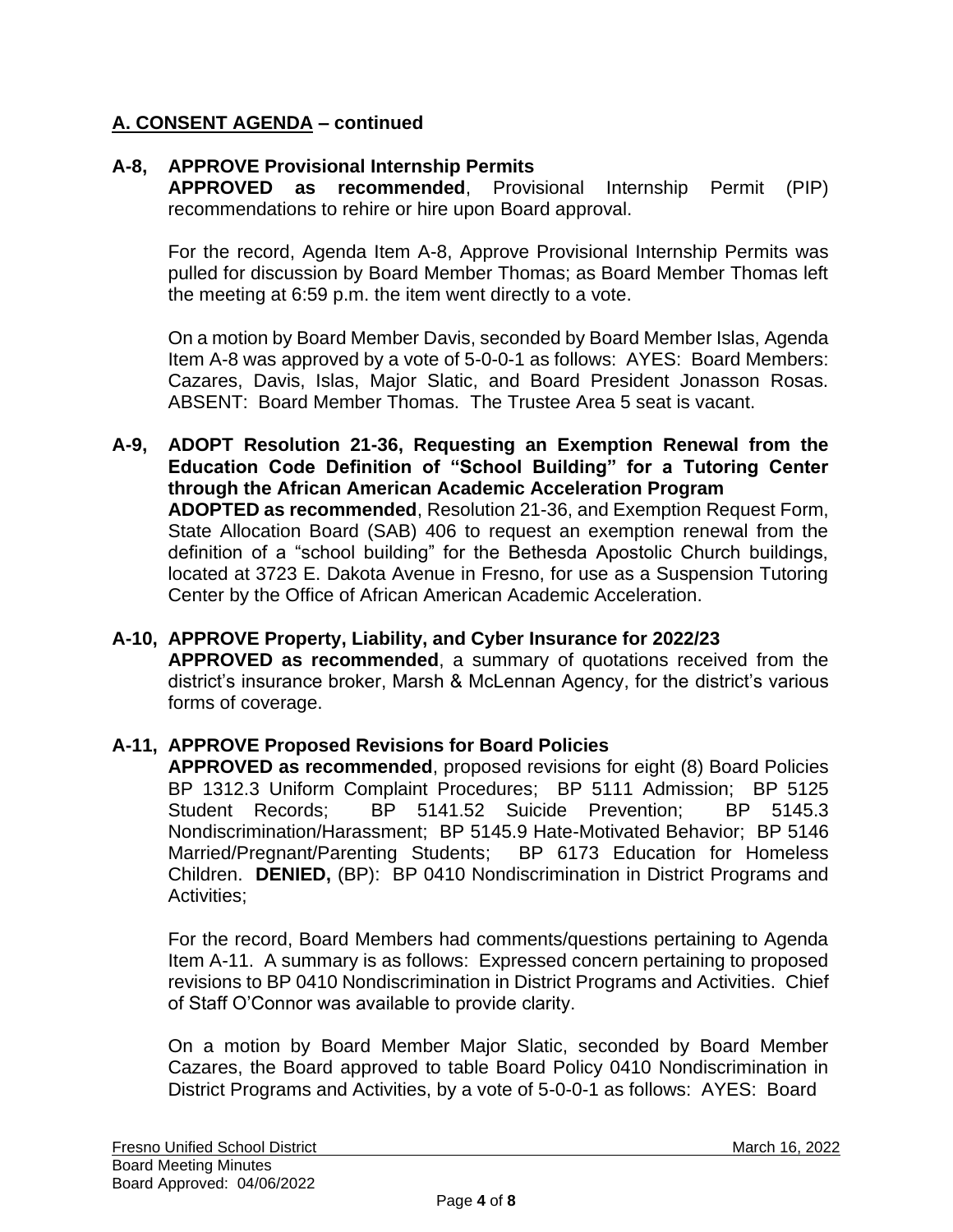# **A. CONSENT AGENDA – continued**

Members: Cazares, Davis, Islas, Major Slatic, and Board President Jonasson Rosas. ABSENT: Board Member Thomas. The Trustee Area 5 seat is vacant.

On a motion by Board Member Davis, seconded by Board Member Islas, the Board approved the remaining eight board policies in Agenda Item A-11; BP 1312.3 Uniform Complaint Procedures; BP 5111 Admission; BP 5125 Student Records; BP 5141.52 Suicide Prevention; BP 5145.3 Nondiscrimination/Harassment; BP 5145.9 Hate-Motivated Behavior; BP 5146 Married/Pregnant/Parenting Students; BP 6173 Education for Homeless Children; by a vote of 5-0-0-1 as follows: AYES: Board Members: Cazares, Davis, Islas, Major Slatic, and Board President Jonasson Rosas. ABSENT: Board Member Thomas. The Trustee Area 5 seat is vacant.

**A-12, RATIFY Riverside County Superintendent of Schools Agreement for Preschool Local Assistance Grant**

**RATIFIED as recommended**, the Riverside County Superintendent of Schools agreement for the Preschool Local Assistance Grant.

# **A-13, RATIFY Change Orders**

**RATIFIED as recommended**, information on Change Orders for the following projects: Bid 21-10, Ewing Elementary School Early Learning Buildings and Parking Lot Improvements, Change Order 3 presented for ratification (\$14,818); Bid 21-35, Jackson Elementary School Multipurpose Building Reconstruction, Change Order 3 presented for ratification \$92,007; Bid 20-49, Juan Felipe Herrera New Elementary School, Change Orders 6 and 7 presented for ratification \$919,542.

#### **A-14, RATIFY the Filing of a Notice of Completion**

**RATIFIED as recommended**, a Notice of Completion for the following project, which has been completed according to plans and specifications: Bid 21-28, Sunnyside High School Boiler Replacement.

# **B. CONFERENCE/DISCUSSION AGENDA**

# **B-15, DISCUSS and ADOPT High School Physics Curriculum**

#### **OPPORTUNITY for Public Comment on Agenda Item B-15**

For the record, the Board received one request to address the Board on Agenda Item B-15. The individual's name along with a summary of topic is as follows:

1. Andrew Fabela: Inquired how many teachers teaching Physics courses have a credential in science, if they are permitted to look elsewhere for teaching methods, and if adequate resources are provided to classes.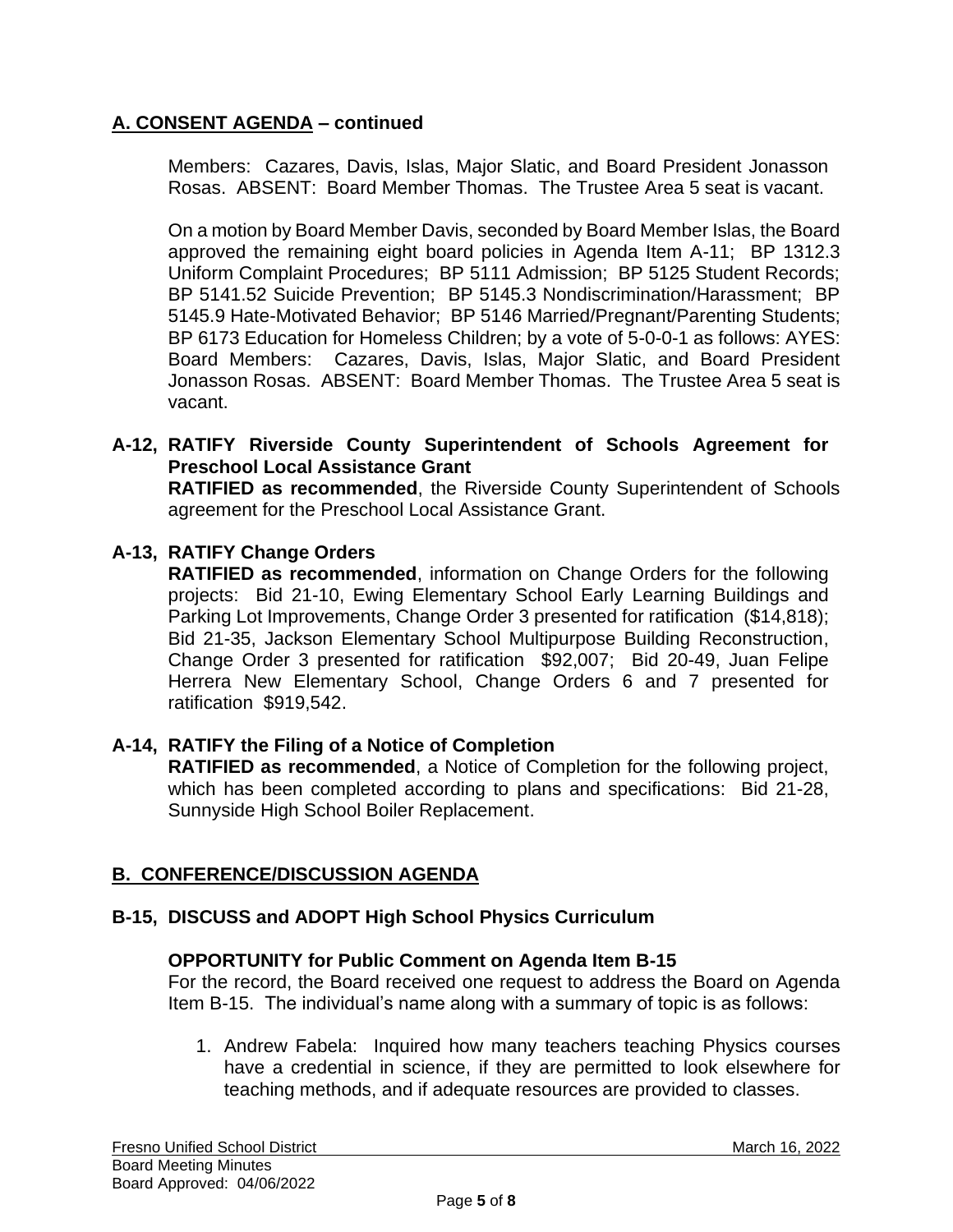# **B. CONFERENCE/DISCUSSION AGENDA - continued**

For the record, Board Members had comments/questions pertaining to Agenda Item B-15. A summary is as follows: Requested clarity as to if students and teachers were included in review of the curriculum and offered the opportunity to provide feedback. Requested the Board members be provided the opportunity to review the materials virtually, when possible. Requested clarity as to which site the materials will be used, specifically if used at the alternative high schools. Requested lessons be reviewed individually to evaluate ease of use online versus if lesson is better taught in person. Requested clarity as to if curriculum is available in other languages. Requested clarity as to if the curriculum will be used in dual immersion classes. Requested hands on learning, activities, and field trips be included to enhance student learning.

On a motion by Board Member Davis, seconded by Board Member Thomas, Agenda Item B-15 was adopted by a vote of 6-0-0-0, as follows: AYES: Board Members: Cazares, Davis, Islas, Major Slatic, Thomas, and President Jonasson Rosas. The Trustee Area 5 seat is vacant.

#### **B-16, PRESENT and DISCUSS the 2022/23 Local Control and Accountability Plan Educational Partner Input**

## **OPPORTUNITY for Public Comment on Agenda Item B-16**

For the record, the Board received zero requests to address the Board on Agenda Item B-16.

For the record, Board members had comments/questions pertaining to Agenda Item B-16. A summary is as follows: Commented on the number of responses and requested clarity as to number of responses of surrounding districts. Requested staff be proactive to receive more responses; shared disappointment in lack of response. Complimented staff on collaboration with non-profits. Expressed gratitude for in-depth language sessions provided to families. Requested staff to look toward taking themes to action; how the district will set goals, based on community feedback, to implement and make themes actionable. Expressed appreciation for the incentives provided to families for participating. Requested staff to look toward meetings on a different level, spring/fall, virtual, partner with open house or back to school. Requested clarity as to if there is a statutory minimum of required responses. Requested clarity as to the language acquisition theme. Shared the Foster Parent Association might be a good resource to provide valuable feedback. Commented providing the LCAP survey as part of a statistics class might be an option to gather student feedback. Executive Officer Townsend was available to provide clarity.

# **B-17, PRESENT and DISCUSS the 2022/23 Strategic Budget Development**

# **OPPORTUNITY for Public Comment on Agenda Item B-17**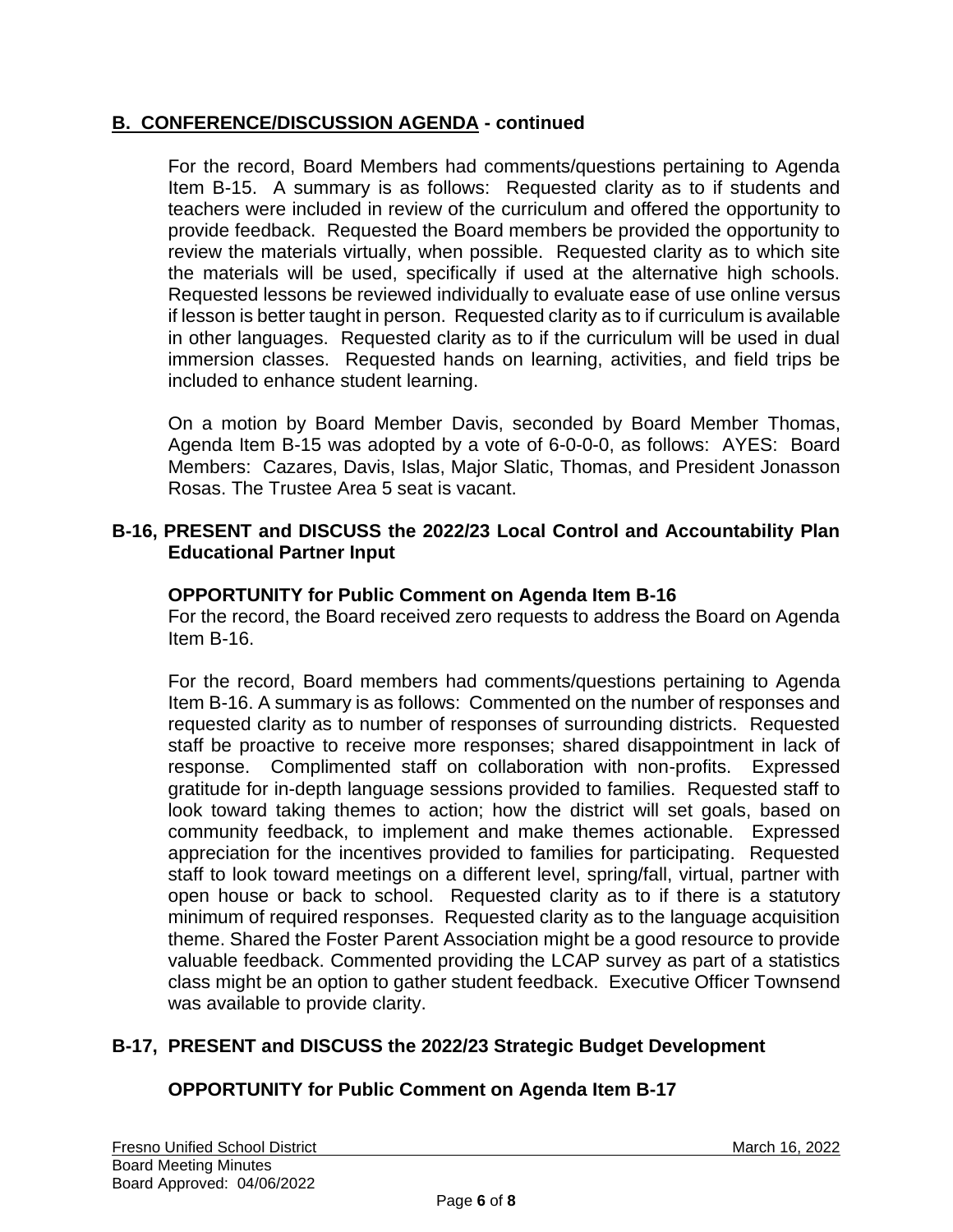# **B. CONFERENCE/DISCUSSION AGENDA - continued**

For the record, the Board received zero requests to address the Board on Agenda Item B-17.

For the record, Board members had comments/questions pertaining to Agenda Item B-17. A summary is as follows: Requested staff to place reading specialists as a priority in next budget discussion. Expressed appreciation for staff listening to Board Member requests and bringing forward a proposal for a Translation Service Department. Commented it is detrimental to the productivity of a bilingual employee when their work is interrupted by a request to translate something outside their regular duties. Commented it is important to centralize services to create a uniformity of messages. Commented it is important to expedite the translation of messages produced in English, as the time between translation creates a disadvantage for non-English speaking families to sign up for services which may have a limited number of spaces. Requested clarity as to the provision of Career Technical Education classes to alternative education sites. Requested technology support to adult education students to ensure adult education students receive the same opportunities as other students. Requested books used in English Language Arts classes be available online as well. Requested staff to look at using Teaching Fellows to help teach Algebra I and help with class size reduction. Expressed excitement regarding professional learning being offered to substitute teachers. Requested staff to consider how to better serve Native American families in our community and better support staff in the district's Native American Services Office. Requested staff to be proactive in planning support for Ukrainian refugees. Requested clarity as to the duties of the budget technician position requested by the Instructional Division. Requested clarity as to when the truck bay at Duncan will open to students at the adult school. Commented on promises made to the community and the need for the district to fulfill those promises. Commented on the need to address crossing guards and requested staff to follow-up. Requested to see data on the effectiveness of the Rosetta Stone program. Inquired as to what percentage of the budget increase is statutory salary health and welfare benefits. Requested clarity as to how long Teachers on Special Assignment (TSAs) will be maintained. Expressed concern pertaining to pulling Science teachers to fill TSA positions. Expressed the need for the district to be much more aggressive in building our own teachers. Requested clarity as to the job descriptions of positions in the proposed Translation Services Department. Requested to see proposed translation department job descriptions before positions are posted. Requested clarity as to what languages will be posted in the job description. Requested clear and healthy parameters be created for the proposed translation department. Requested staff to look for paid opportunities when placing students in community internships. Requested clarity as to how the district determines a base language and at what point language support is provided. Stressed the importance of top-quality translation skills when filling the proposed translation department positions. Chief Communications Officer Henry, Instructional Superintendents Castillo and Gomes, and Executive Officer Kelstrom were available to provide clarity.